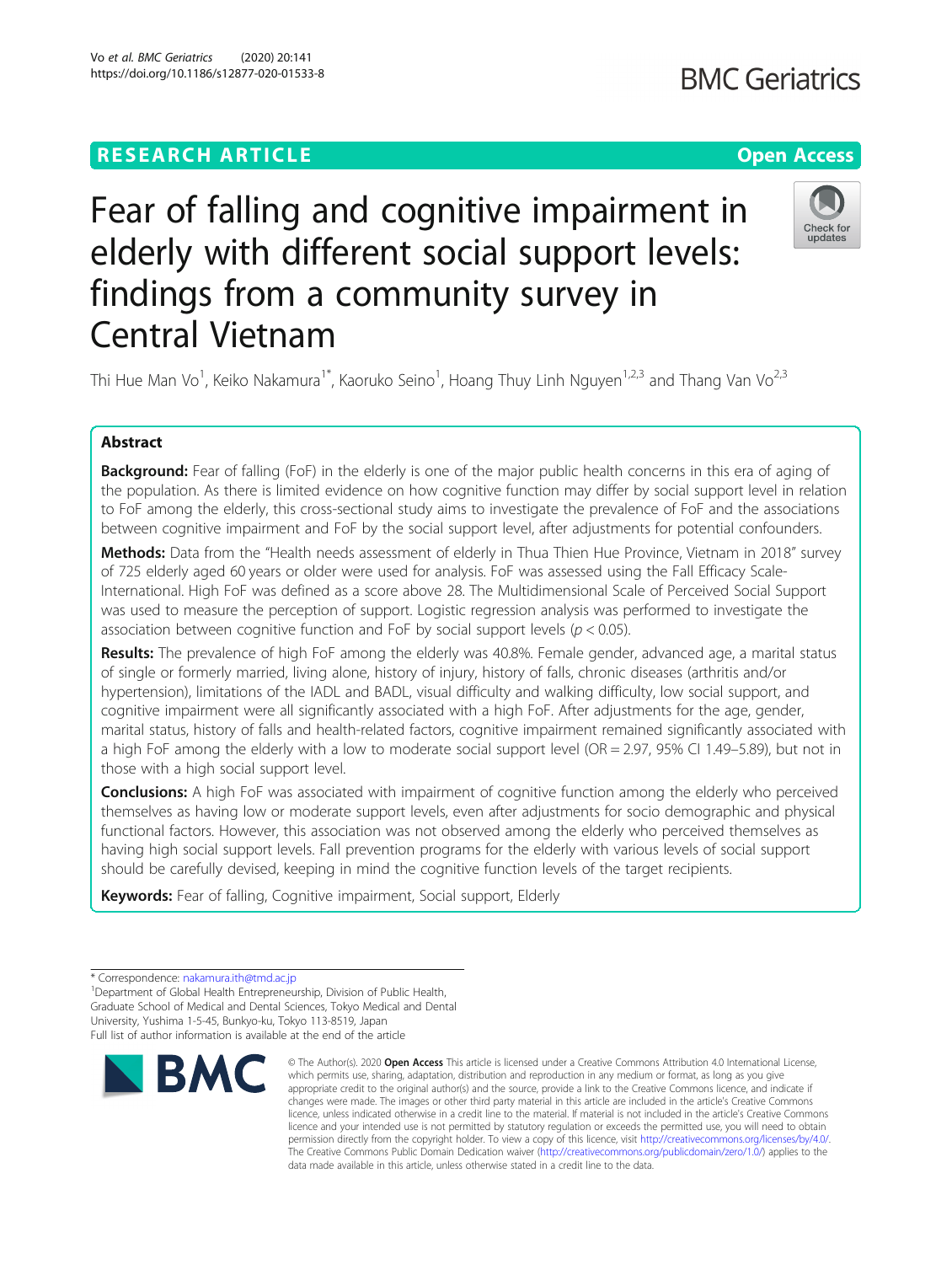#### Background

Globally, falls account for 40% of all deaths from injuries, and affect one-third of the elderly population each year [[1\]](#page-8-0). Fatal falls rates are highest among adults over the age of 60 years [\[1](#page-8-0)].

Considering the implications of falls in older persons, fear related to falls should also not be neglected. Fear of falling (FoF), defined as a lasting concern about falling that leads to avoidance of daily activities [[2\]](#page-8-0), is also a highly prevalent problem [\[3\]](#page-8-0). FoF increases with age and is associated with adverse consequences among the elderly, including a poor quality of life [[4\]](#page-8-0), mental and functional decline  $[4-8]$  $[4-8]$  $[4-8]$  $[4-8]$ , a lower level of satisfaction with life [[9\]](#page-8-0), and restricted social interactions [[7,](#page-8-0) [10\]](#page-8-0). As falls and FoF are closely linked with each other by shared predictors, each is a risk factor for the other, and FoF was reported to be an independent predictor of falls [\[11](#page-8-0)], recent research has been focused on investigating the determinants of FoF, in an effort to prevent both FoF and falls in the community-dwelling elderly.

A number of studies have already been published on the FoF and its risk factors in the elderly. Although cognitive impairment has frequently been mentioned a factor that is significantly associated with the FoF, reports on the relationship between cognitive impairment and FoF are conflicting. In some previous studies, impaired cognition was identified as a predictor of FoF [\[4,](#page-8-0) [5](#page-8-0), [12](#page-8-0)], while in others, no association between cognitive impairment and FoF was observed [\[13\]](#page-8-0). In addition, the proportion of Vietnamese elderly who had cognitive symptoms of dementia was recently reported to be high at 46.4% [\[14](#page-8-0)]. As there have been limited large-scale population studies investigating FoF as well as the relationship between FoF and cognitive impairment in Vietnam, it is crucial to obtain a clearer understanding about this association in a large communitybased sample.

Social support is well-known to play a vital role in maintaining well-being in old age [\[15\]](#page-8-0), however, few studies have investigated the difference in the relationship between cognitive function and FoF according to the level of social support available to the elderly. Since higher cognitive function is known to be associated with a higher level of social support [\[16\]](#page-8-0), and good social support is known to be associated with a lower odds of the FoF [[17](#page-8-0)–[19\]](#page-8-0), the level of social support available may have influence on the association between cognitive impairment and FoF.

In developing countries where the population is rapidly ageing, fall-related issues have yet to receive adequate attention. Vietnam is among the countries with fastest rates of ageing in Asia [[20\]](#page-8-0) and it is predicted that the proportion of persons aged 60 years old or older will reach 20% of the total population by the year 2038 [\[21](#page-8-0)]. A community survey in 2015 showed that the prevalence of high FoF (FES-I scores ranged from 28 to 64) among

Vietnamese elderly was high, at 64% [\[6](#page-8-0)]. Although the risk factors of FoF have been widely explored, there are many aspects of FoF that still remain to be investigated further, and how factors influencing the FoF might have different levels of influence depending on the social support available to the elderly remains unknown in the context of Vietnam.

Thus, this study was performed to investigate the prevalence of FoF and the differential associations between cognitive impairment and FoF depending on the social support level in a community of elderly in Vietnam.

#### Methods

#### Study area

The study was performed in Thua Thien Hue Province, Central Vietnam. The province comprises 9 districts and 152 communes with a total population of 1.154 million people as of a census conducted in 2017 [\[22](#page-8-0)].

#### Sample size and sampling method

In Vietnam, people aged 60 years and over are consid-ered elderly [\[23\]](#page-8-0). Sample size needed was calculated as 726 by the standard formula for cross-sectional studies with a 95% confidence level, a 5% margin of error, a design coefficient of 2 and  $p = 0.38$  based on an estimation of the proportion of the elderly who had at least one difficulty in daily life activities from the previous study [[24\]](#page-8-0). According to this calculation, 730 participants from Hue city and Phu Vang district were recruited by a twostage random cluster sampling method. In the first stage, two quarters among the 27 quarters of Hue city (urban area) and three communes out of 20 communes in Phu Vang district (rural area) were randomly selected. In the second, in each of the selected quarters and communes, 146 households with people aged 60 years old or over were randomly selected based on a list of households held in the commune health centers.

#### Data collection

A cross-sectional study was conducted in the elderly individuals living in their own households in Thua Thien Hue Province between June and July 2018. Face to face interview using a structured questionnaire was performed to collect data from the selected households. We excluded participants who refused to take part in the survey or were unable to speak. Data of a total of 725 participants were finally included in the analysis, representing a response rate of 99% (725/730).

#### Survey instruments

The data collection instrument was adapted from a reference questionnaire developed by a research team from the Tokyo Medical and Dental University, and containing questions pertaining to the socio–demographic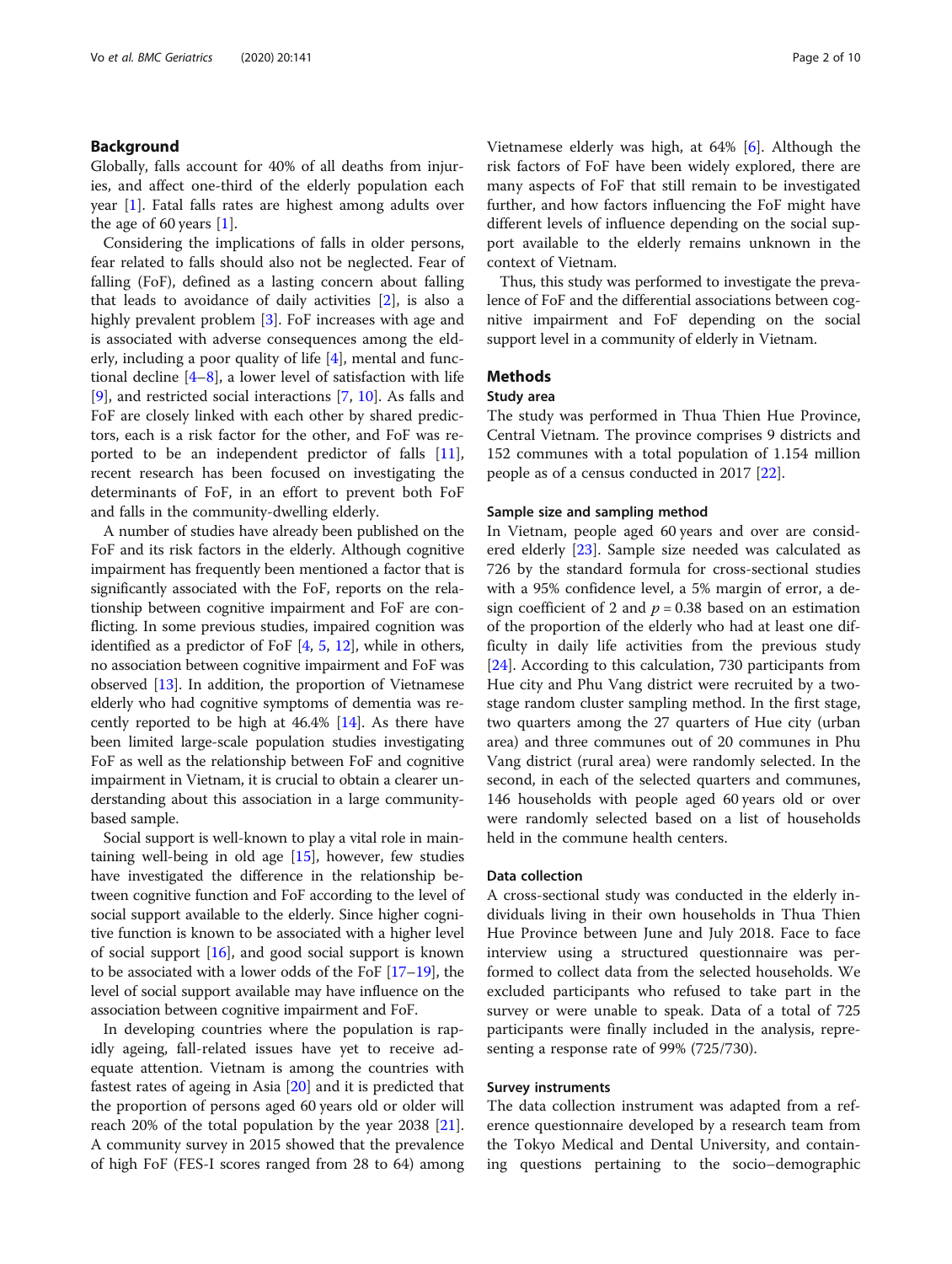characteristics, physical functional status, FoF, perceived social support and cognitive function of the participants. The instrument was translated from English into Vietnamese and then translated back to English by two Vietnamese researchers to check for the accuracy of the translation. The Vietnamese questionnaire was pilottested with 20 elderly living in community in Thua Thien Hue province. A few modifications in wording in questions were made to improve comprehensibility and to ensure the cultural relevance in Vietnam.

#### Ethical consideration

Ethical approval was obtained from the Institutional Ethics Committee of Hue University of Medicine and Pharmacy (Ethics Approval No. H2018/148 dated 12 May 2018). Written informed consent was obtained from each of the participants or from their guardian prior to the interviews. Study ID numbers were assigned to all the participants to protect their confidentiality.

#### Study variables

#### Fear of falling

FoF was assessed using the Falls Efficacy Scale-International (FES-I), which contains 16 items. The overall scores can range from 16 to 64, with higher scores indicating a higher FoF. Scores of 16–19 represent low levels of concern; scores of 20–27 represent moderate levels of concern, and scores of 28–64 represent high levels of concern. Good validity and reliability of FES-I have been demonstrated in a previous study [[25\]](#page-8-0).

#### Perceived social support

Perceived social support was measured by The Multidimensional Scale of Perceived Social Support (MSPSS), to assess the participants' perception of support from three sources: family, friends and significant other. The scale is comprised of 12 items, with 4 items for each category scored on a seven-point Likert scale ranging from 'very strongly disagree' to 'very strongly agree'. The total scores range from 12 to 84. Mean total scores in the range of 1.0 to 2.9 represent low levels of support, scores of 3.0 to 5.0 represent moderate levels of support, and scores of 5.1 to 7.0 represent high levels of support [\[26](#page-8-0)]. The good validity, high internal consistency and reliability of MSPSS has been shown in a previous study [\[26\]](#page-8-0).

#### Cognitive function

The Mini-Mental State Examination (MMSE) was used to evaluate the cognitive function. Cognitive impairment was defined as a score lower than the cutoff point of 23, which is the most commonly used cutoff score to detect cognitive impairment [\[27](#page-8-0)].

#### Functional limitation

Performance in the activities of daily living was assessed by the Barthel ADL index and Lawton Instrumental Activities of Daily Living Scale (IADL), as follows:

- The IADL scale measured eight domains of function: use of telephone, shopping, food preparation, housekeeping, laundry, mode of transportation, medication, and managing finance with the possible summary score ranging from 0 (low function) to 8 (high function).
- The Barthel ADL scale pertained to 10 items: feeding, bathing, grooming, dressing, bowels, bladder, toilet use, transfers, mobility, and use of stairs. Response categories were scored based on each item and total possible score ranges from 0 to 20.

Higher total scores in both scales indicate a greater level of independence. Total independence was categorized as 'no limitation', and partial dependence and complete dependence were categorized as 'limitation' [\[28,](#page-8-0) [29\]](#page-8-0).

#### Socio-demographic characteristics and physical functional status

The questionnaire consisted of a variety of sociodemographic characteristics, including the age, gender, residential area, education level, marital status and living arrangement. Physical functional status variables included experience of injury, chronic diseases (arthritis, hypertension and others), functional limitation status, visual ability and walking ability.

#### Data analysis

Data were summarized using descriptive analysis and differences in the levels of FoF by the participants' sociodemographic, physical functional status and cognitive function characteristics. Physical functional status included experience of injury, history of falls, arthritis, hypertension, limitation of IADL and BADL, visual ability and walking ability. A Chi-square test was used to assess the association between the three groups of FoF and above mentioned parameters. As scores were not normally distributed, the overall FES-I score was categorized. For the analysis with logistic regression model, the dependent variable "Fear of falling" was categorized as "high FoF" and "not high FoF" (combining the "Low FoF" and "Moderate FoF" groups). The associations between the independent variables and the dependent variable "Fear of falling" were investigated by bivariate analysis. Multivariate logistic regression analysis was used to examine the association between cognitive impairment and FoF, after adjustments for sociodemographic factors and the physical functional status, by adjusted odd ratios with 95% confidence intervals.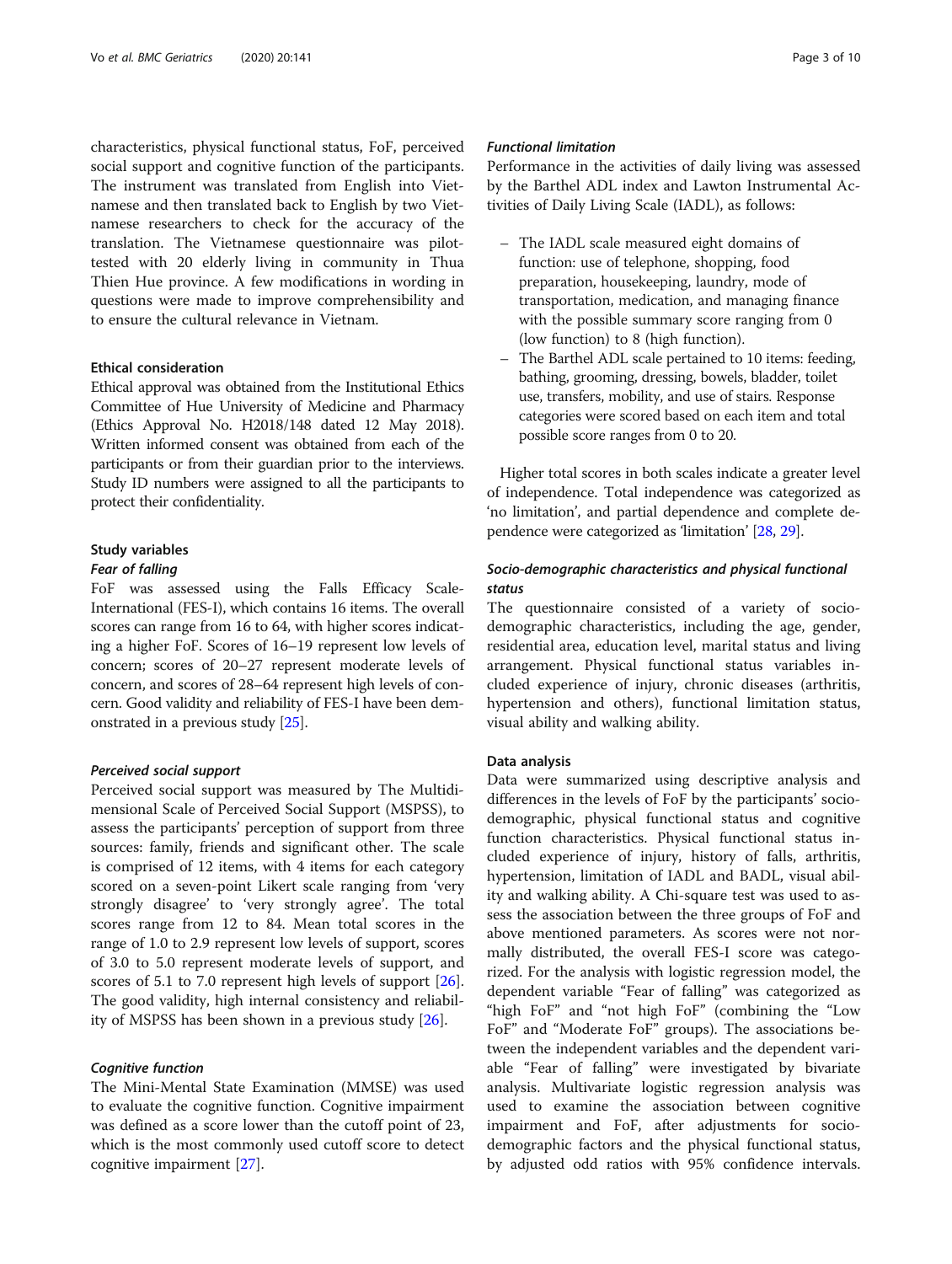Data analysis was performed using SPSS version 22. Pvalues of less than 0.05 were considered as indicative of statistical significance.

#### Results

The characteristics of participants by three levels of FoF were shown in Table [1](#page-4-0). The total sample size was 725 elderly persons aged 60 or over, of whom 423 were females. The prevalence of history of fall, hypertension, arthritis, diabetes and stroke were 7.4, 43.9, 33.5, 10.5 and 4%, respectively. The prevalence of elderly with a high FoF was 40.8%. The overall prevalence of a high FoF was greater among the cognitive-impaired elderly than among those with normal cognition (76.4 and 33.6%,  $p < 0.001$ ).

Table [2](#page-5-0) showed the results of bivariate analysis, which revealed the existence of an association between the participants' characteristics and the degree of FoF. Factors that were significantly associated with a high FOF among all subjects included: female gender, age 80 years or over, marital status of being single or formerly married, living alone, and a low social support level ( $p <$ 0.05). A positive history of fall was associated with a higher likelihood of high FoF among the elderly (OR: 5.75, 95% CI: 2.97–11.12). Physical functional status variables, including experience of injury in the last 12 months, presence of arthritis and hypertension; limitations of IADL and BADL; visual and walking ability showed significant association with a high FoF  $(p < 0.01)$ .

As shown in Table [3,](#page-6-0) after adjustments for socio demographic factors and the physical functional status, elderly with impaired cognition had an approximately 3 times higher likelihood of having a high FoF as compared to those without cognitive impairment among those with low and moderate perceived levels of social support (AOR: 2.97, 95% CI: 1.49–5.89). In contrast, in the group with a high perceived social support level, cognitive impairment was not significantly associated with a high FoF. Female participants with low and moderate perceived levels of social support were 1.9 times more likely to have a high FoF as compared to males of the same group (AOR: 1.99, 95% CI: 1.10–3.59). History of fall, limitation of the IADL, limitation of the BADL and difficulty in walking were statistically significant associated with a high FoF in the entire sample.

#### **Discussion**

The results of the current study showed that 40.8% of the participants had a high FoF. The factors associated with a high FoF varied with the perceived level of social support. Among the participants with perceived low and moderate levels of social support, cognitive impairment was associated with a high FoF, whereas in the participants with a high perceived level of social support, this

relationship of the FoF with cognitive function was not observed.

#### Prevalence of high FoF

This study conducted in a population-representative sample of 725 Vietnamese elderly living in rural and urban areas revealed a high prevalence of FoF. Overall, 40.8% of the elderly were identified as having a high FoF. This considerably high prevalence as compared to previous reports [\[9](#page-8-0), [30,](#page-8-0) [31\]](#page-8-0) might need to be interpreted from the perspective of the study loca-tion [[18](#page-8-0), [32\]](#page-8-0), age of the participants (mean age:  $72 \pm$ 8.8) and standardized measurement of the FoF [\[3](#page-8-0)]. While safe environment could have effects on the FoF [[18,](#page-8-0) [32](#page-8-0)], another possible reason is Thua Thien Hue's long rainy season, which normally lasts for 4 months, from September to December, with a large amount of rainfall [\[33](#page-8-0)], which leaves surfaces slippery and unsafe for the elderly to perform their daily activities. This finding suggests the high level of concern for falls among Vietnamese elderly living in the community. Therefore, attention should be paid to this population in terms of falls and fall-related issues.

#### Cognitive impairment and FoF among different perceived social support levels

The univariate analyses in the present study indicated that elderly persons with impaired cognition had a higher odd of experiencing a high FoF. With advancing age, attention and memory are the two aspects of cognition that are the most severely affected [\[34\]](#page-8-0). Impairment of cognitive function in the elderly, characterized by a poorer performance in memory, executive functions, attention and information processing, has been reported as a predictor of the onset of FoF [[5\]](#page-8-0) and to also be associated with higher levels of anxiety [\[35\]](#page-8-0), which, in turn, was shown to be associated with a FoF [\[36](#page-8-0)]. Furthermore, in the logistic regression model with adjustments for confounding factors performed to determine the association between the participant's characteristics and the likelihood of a high FoF (Additional file [1\)](#page-7-0), elderly with cognitive impairment were approximately 2 times more likely to have a high FoF than those with normal cognition. This finding confirmed the effect of cognitive impairment on the high FoF among the study participants.

An even stronger association between cognition and FoF was observed among the elderly with low and moderate perceived levels of social support in the fully adjusted model: elderly with cognitive impairment in this group had a nearly 3 times higher likelihood of having high a FoF. This result can be explained by the observed characteristics of the study participants with two different perceived levels of social support, as well as by the two-way relationship between the perceived social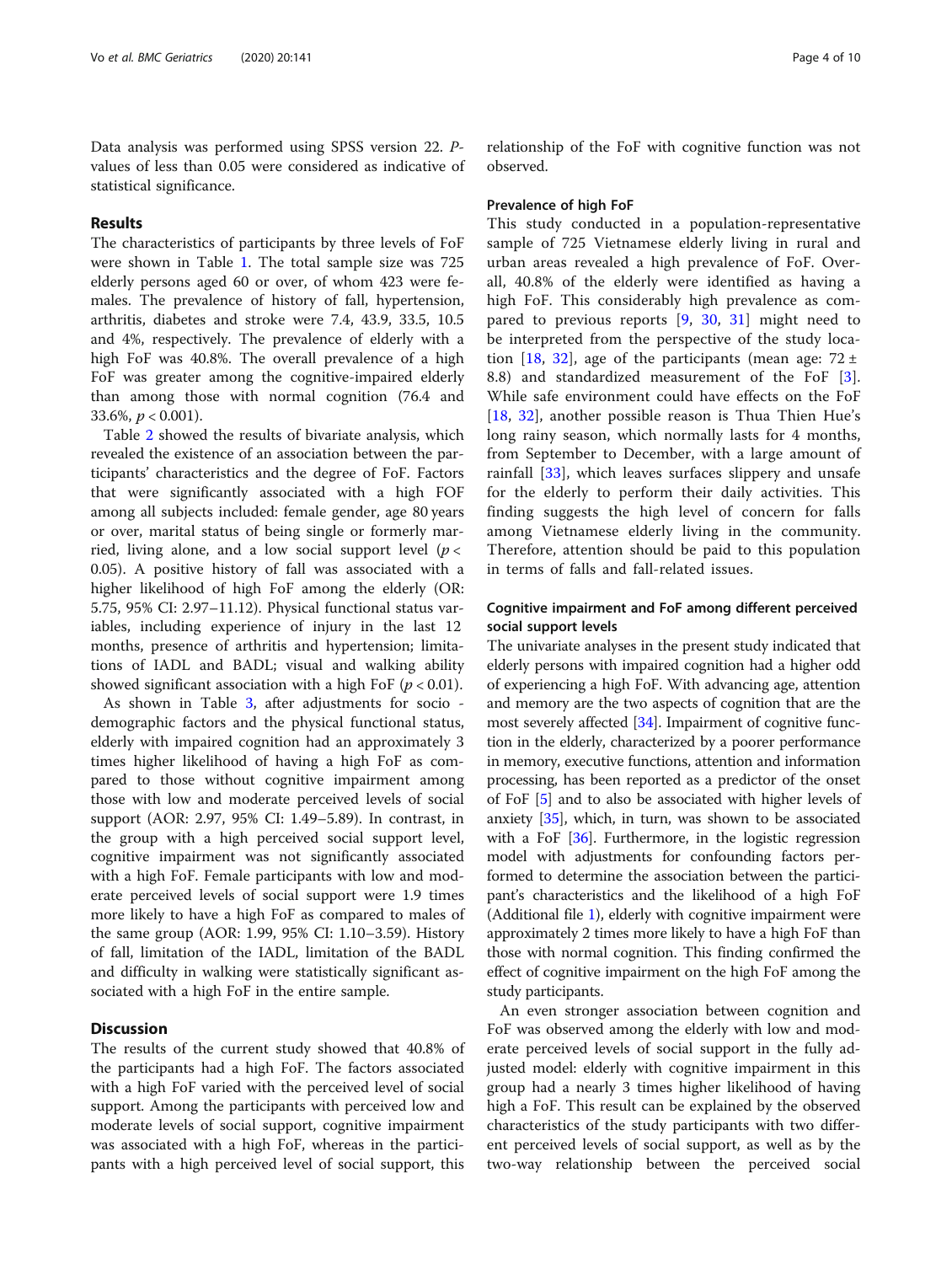#### <span id="page-4-0"></span>Table 1 Baseline characteristics of the participants according to fear of falling status

| Characteristics of participants  | baseme characteristics of the participants according | All<br>$(n = 725)$ | Low FoF<br>$(n = 272)$ | Moderate FoF<br>$(n = 157)$ | High FoF<br>$(n = 296)$ | $P$ value <sup>1</sup> |
|----------------------------------|------------------------------------------------------|--------------------|------------------------|-----------------------------|-------------------------|------------------------|
|                                  |                                                      |                    | %                      | %                           | %                       |                        |
| Socio-demographic characteristic |                                                      |                    |                        |                             |                         |                        |
| Gender                           | Female                                               | 423                | 28.1                   | 20.8                        | 51.1                    | < 0.001                |
|                                  | Male                                                 | 302                | 50.7                   | 22.8                        | 26.5                    |                        |
| Age (yr)                         | $60 - 69$                                            | 340                | 51.2                   | 21.5                        | 27.4                    | < 0.001                |
|                                  | $70 - 79$                                            | 209                | 30.6                   | 25.8                        | 43.5                    |                        |
|                                  | $\geq 80$                                            | 176                | 39.3                   | 17.0                        | 63.6                    |                        |
| Residential area                 | Hue City                                             | 443                | 38.8                   | 23.0                        | 38.1                    | 0.173                  |
|                                  | Phu Vang District                                    | 282                | 35.5                   | 19.5                        | 45.0                    |                        |
| Marital status                   | Married                                              | 524                | 42.4                   | 22.5                        | 35.1                    | < 0.001                |
|                                  | Single or formerly                                   | 201                | 24.9                   | 19.4                        | 55.7                    |                        |
|                                  | married                                              |                    |                        |                             |                         |                        |
| Education level                  | Low education                                        | 195                | 22.6                   | 16.4                        | 61.0                    | < 0.001                |
|                                  | Primary to high school                               | 468                | 42.3                   | 23.3                        | 34.4                    |                        |
|                                  | College and higher                                   | 55                 | 52.7                   | 25.5                        | 21.8                    |                        |
| Living arrangement               | Alone                                                | 65                 | 24.6                   | 15.4                        | 60.0                    | 0.004                  |
|                                  | Living with others                                   | 660                | 38.8                   | 22.3                        | 38.9                    |                        |
| Physical functional status       |                                                      |                    |                        |                             |                         |                        |
| Experience of injury             | No                                                   | 665                | 39.7                   | 22.6                        | 37.7                    | < 0.001                |
|                                  | Yes                                                  | 60                 | 13.3                   | 11.7                        | 75.0                    |                        |
| History of fall                  | Yes                                                  | 54                 | 14.8                   | 7.4                         | 77.8                    | < 0.001                |
|                                  | No                                                   | 671                | 39.3                   | 22.8                        | 37.9                    |                        |
| Hypertension                     | Yes                                                  | 318                | 32.7                   | 21.1                        | 46.2                    | 0.022                  |
|                                  | No                                                   | 407                | 41.3                   | 22.1                        | 36.6                    |                        |
| Arthritis                        | Yes                                                  | 243                | 30.9                   | 18.9                        | 50.2                    | 0.001                  |
|                                  | No                                                   | 482                | 40.9                   | 23.0                        | 36.1                    |                        |
| Limitation of the IADL           | No                                                   | 484                | 50.6                   | 24.8                        | 24.6                    | < 0.001                |
|                                  | Yes                                                  | 241                | 11.2                   | 15.4                        | 73.4                    |                        |
| Limitation of the BADL           | No                                                   | 598                | 43.5                   | 24.7                        | 31.8                    | < 0.001                |
|                                  | Yes                                                  | 127                | 9.4                    | 7.1                         | 83.5                    |                        |
| Visual ability                   | No difficulty                                        | 370                | 50.3                   | 21.9                        | 27.8                    | < 0.001                |
|                                  | Have difficulty                                      | 355                | 24.2                   | 21.4                        | 54.4                    |                        |
| Walking ability                  | No difficulty                                        | 503                | 48.3                   | 26.6                        | 25.0                    | < 0.001                |
|                                  | Have difficulty                                      | 222                | 13.1                   | 10.4                        | 76.6                    |                        |
| Social support                   | Low                                                  | 71                 | 25.4                   | 16.9                        | 57.7                    | 0.002                  |
|                                  | Moderate                                             | 352                | 35.8                   | 26.1                        | 38.1                    |                        |
|                                  | High                                                 | 302                | 42.4                   | 17.5                        | 40.1                    |                        |
| Cognitive function               | Normal                                               | 602                | 43.2                   | 23.3                        | 33.6                    | < 0.001                |
|                                  | Impairment                                           | 123                | 9.8                    | 13.8                        | 76.4                    |                        |

<sup>1</sup>P-value of Chi-square test for the three group of FoF and characteristics of participants

support level and the fear of falling. A lower perceived social support level among the Vietnamese elderly might be one of the consequences of social modernization, which is currently spreading quickly in Vietnam; the younger generation tends to migrate to bigger cities and leave older persons on their own [[37](#page-8-0)]. Moreover, Vietnamese elderly are exposed to less social interactions due to the limited social activities held by the local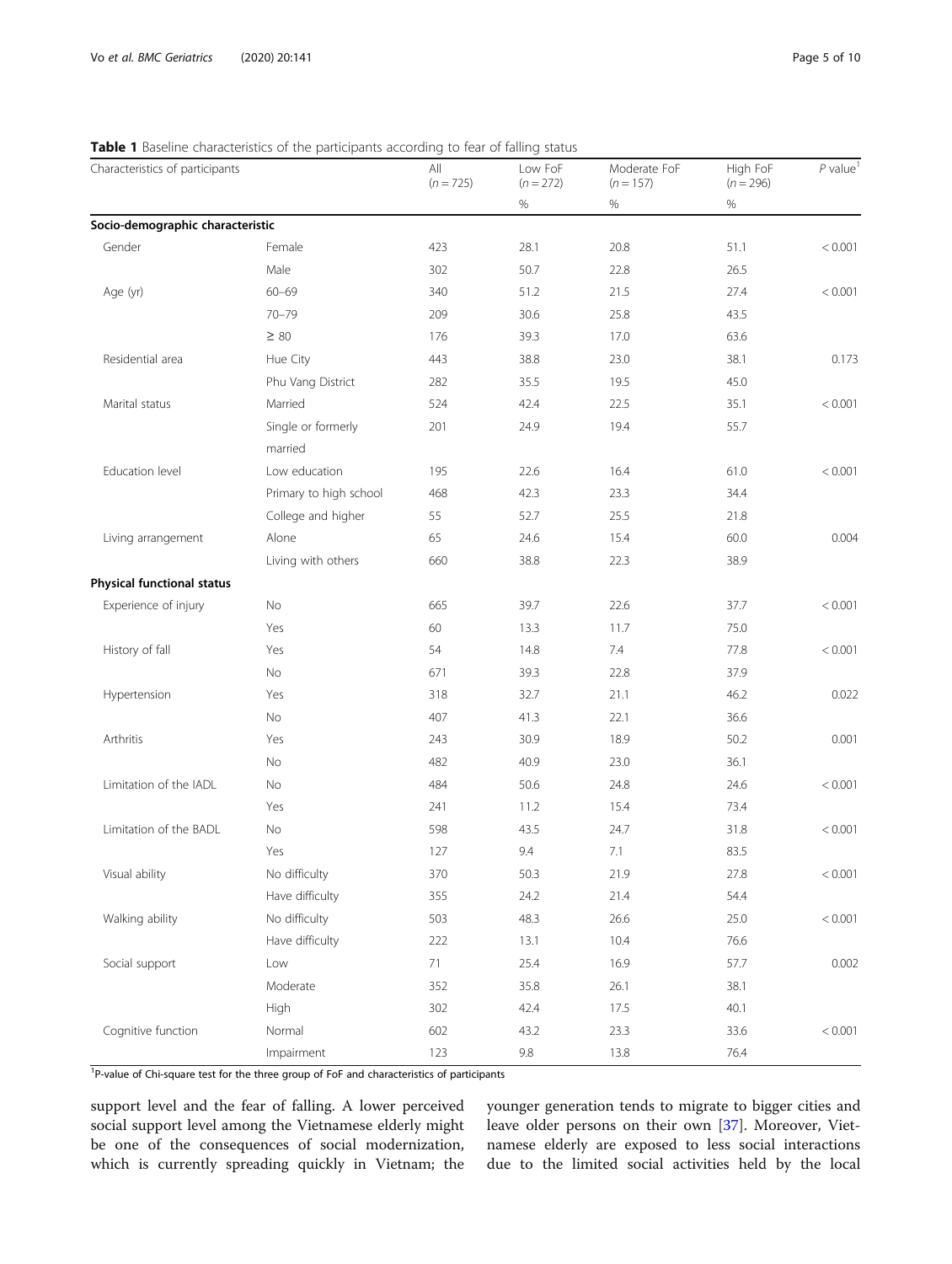#### <span id="page-5-0"></span>**Table 2** Associations between participants' characteristics and FoF, unadjusted logistic analysis ( $n = 725$ )

|                                   |                            |              | Fear of falling  |
|-----------------------------------|----------------------------|--------------|------------------|
|                                   |                            | <b>OR</b>    | 95% CI           |
| Socio-demographic characteristic  |                            |              |                  |
| Gender                            | Male                       | $\mathbf{1}$ |                  |
|                                   | Female                     | $2.90***$    | $(2.11 - 3.89)$  |
| Age (yr)                          | $60 - 69$                  | 1            |                  |
|                                   | $70 - 79$                  | $2.05***$    | $(1.43 - 2.94)$  |
|                                   | $\geq 80$                  | $4.65***$    | $(3.15 - 6.86)$  |
| Residential area                  | Hue city                   | $\mathbf{1}$ |                  |
|                                   | Phu Vang District          | 1.33         | $(0.98 - 1.80)$  |
| Marital status                    | Married                    | $\mathbf{1}$ |                  |
|                                   | Single or formerly married | $2.33***$    | $(1.67 - 3.24)$  |
| Education level                   | College and higher         | $\mathbf{1}$ |                  |
|                                   | Low education              | 5.61         | $(2.78 - 11.32)$ |
|                                   | Primary to high school     | 1.88         | $(0.96 - 3.66)$  |
| Living arrangement                | Living with others         | $\mathbf{1}$ |                  |
|                                   | Alone                      | $2.35***$    | $(1.40 - 3.96)$  |
| <b>Physical functional status</b> |                            |              |                  |
| Experience of injury              | No                         | $\mathbf{1}$ |                  |
|                                   | Yes                        | $4.95***$    | $(2.70 - 9.06)$  |
| History of fall                   | No                         | 1            |                  |
|                                   | Yes                        | $5.75***$    | $(2.97 - 11.12)$ |
| Arthritis                         | No                         | $\mathbf{1}$ |                  |
|                                   | Yes                        | $1.79***$    | $(1.31 - 2.44)$  |
| Hypertension                      | No                         | $\mathbf{1}$ |                  |
|                                   | Yes                        | $1.49***$    | $(1.11 - 2.01)$  |
| Limitation of the IADL            | No                         | 1            |                  |
|                                   | Yes                        | 8.48***      | $(5.96 - 12.07)$ |
| Limitation of the BADL            | No                         | $\mathbf{1}$ |                  |
|                                   | Yes                        | $10.84***$   | $(6.58 - 17.85)$ |
| Visual ability                    | No difficulty              | 1            |                  |
|                                   | Have difficulty            | $3.09***$    | $(2.27 - 4.21)$  |
| Walking ability                   | No difficulty              | $\mathbf{1}$ |                  |
|                                   | Have difficulty            | $9.78***$    | $(6.75 - 14.17)$ |
| Social support                    | High                       | $\mathbf{1}$ |                  |
|                                   | Low                        | $2.04***$    | $(1.21 - 3.45)$  |
|                                   | Moderate                   | 0.92         | $(0.67 - 1.26)$  |
| Cognitive function                | Normal                     | $\mathbf{1}$ |                  |
|                                   | Impairment                 | $6.42***$    | $(4.10 - 10.06)$ |

OR Odds Ratio; 95% CI = 95% Confidence interval

\*p < 0.05; \*\*p < 0.01; \*\*\*p < 0.001

authority as compared to other developed countries [\[6](#page-8-0)]. Elderly with lower levels of social support are more likely to be physically inactive [[38\]](#page-8-0), depressed [[36,](#page-8-0) [39](#page-8-0), [40\]](#page-8-0), which are reported to be closely related to FoF [[18](#page-8-0), [41\]](#page-8-0). In addition, we found that the mean MMSE score of the participants with low-moderate perceived social support levels was 25.5, which was significantly lower than that of those with a high perceived level of social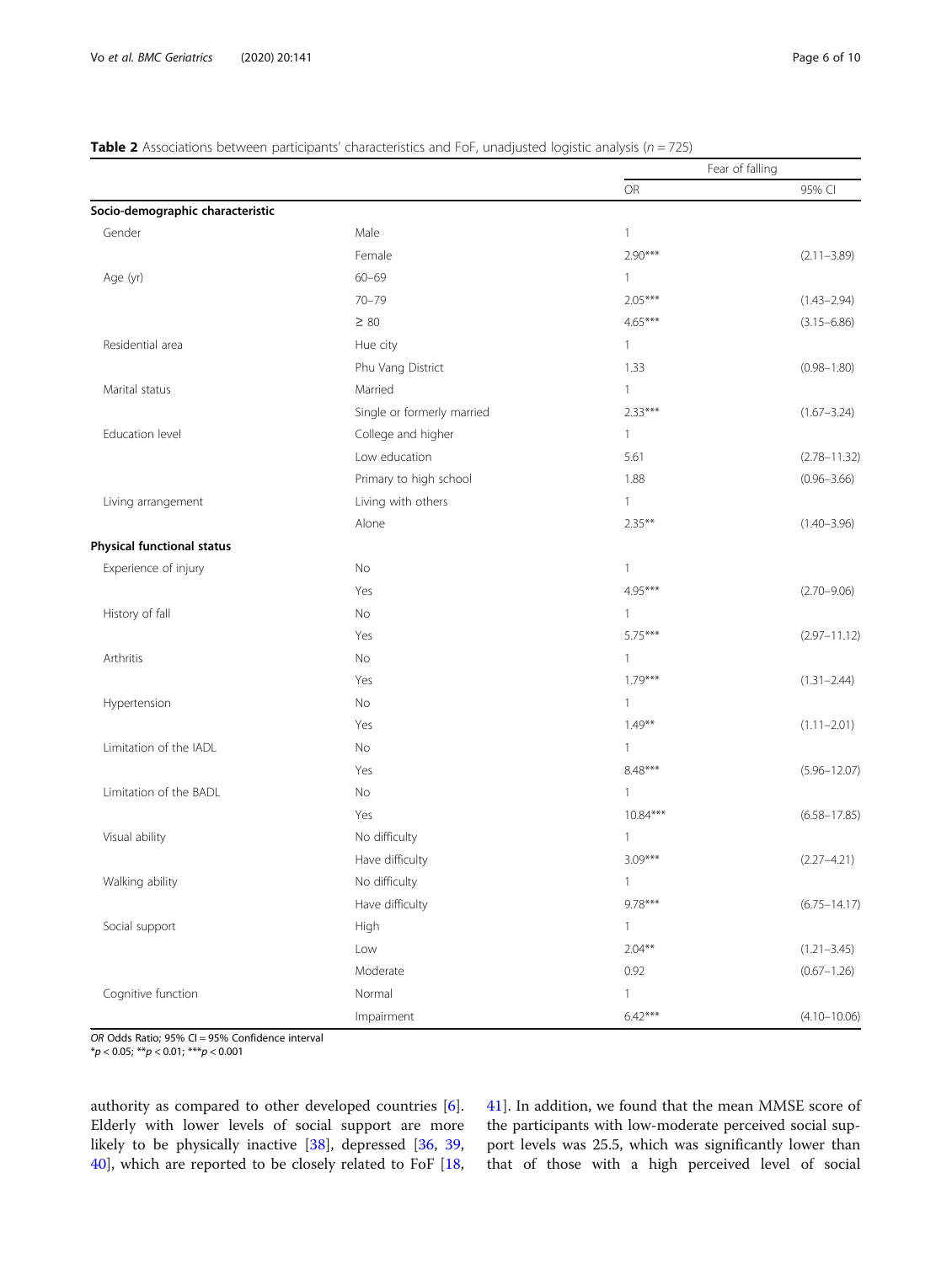|                        |                            | Fear of falling                                               |                                                     |  |
|------------------------|----------------------------|---------------------------------------------------------------|-----------------------------------------------------|--|
|                        |                            | Model 1<br>Low - moderate social support level<br>$(n = 423)$ | Model 2<br>High social support level<br>$(n = 302)$ |  |
|                        |                            | AOR (95% CI) <sup>1</sup>                                     | AOR (95% CI)                                        |  |
| Gender                 | Male                       | $\mathbf{1}$                                                  | $\mathbf{1}$                                        |  |
|                        | Female                     | $1.99(1.10 - 3.59)^*$                                         | 1.91 (0.93-3.92)                                    |  |
| Age (yr)               | $60 - 69$                  | $\mathbf{1}$                                                  | 1                                                   |  |
|                        | $70 - 79$                  | $1.13(0.63 - 2.02)$                                           | $1.61(0.77 - 3.33)$                                 |  |
|                        | $\geq 80$                  | $1.55(0.77 - 3.10)$                                           | 1.79 (0.73-4.40)                                    |  |
| Marital status         | Married                    | $\mathbf{1}$                                                  | $\mathbf{1}$                                        |  |
|                        | Single or formerly married | $1.23(0.72 - 2.12)$                                           | $0.62$ $(0.25 - 1.53)$                              |  |
| History of fall        | <b>No</b>                  | $\mathbf{1}$                                                  | $\mathbf{1}$                                        |  |
|                        | Yes                        | 3.36 (1.30-8.68)*                                             | 4.61 (1.09-19.57)*                                  |  |
| Arthritis              | <b>No</b>                  | $\mathbf{1}$                                                  | $\mathbf{1}$                                        |  |
|                        | Yes                        | $1.36(0.80 - 2.33)$                                           | $0.82(0.41 - 1.62)$                                 |  |
| Hypertension           | <b>No</b>                  | $\mathbf{1}$                                                  | $\mathbf{1}$                                        |  |
|                        | Yes                        | $0.62$ (0.37-1.01)                                            | $1.06(0.56 - 1.99)$                                 |  |
| Limitation of the IADL | <b>No</b>                  | $\mathbf{1}$                                                  | $\mathbf{1}$                                        |  |
|                        | Yes                        | 2.40 $(1.31 - 4.39)$ **                                       | $3.41 (1.51 - 7.71)$ **                             |  |
| Limitation of the BADL | No                         | $\mathbf{1}$                                                  | $\mathbf{1}$                                        |  |
|                        | Yes                        | 2.35 (1.11-4.98)*                                             | 4.68 (1.56-14.03)**                                 |  |
| Visual ability         | No difficulty              | $\mathbf{1}$                                                  | $\mathbf{1}$                                        |  |
|                        | Difficulty                 | $1.40(0.84 - 2.33)$                                           | 1.73 (0.94-3.21)                                    |  |
| Walking ability        | No difficulty              | $\mathbf{1}$                                                  | $\mathbf{1}$                                        |  |
|                        | Difficulty                 | 2.58 (1.37-4.86)**                                            | 4.62 (2.17-9.82)***                                 |  |
| Cognitive function     | Normal                     | $\mathbf{1}$                                                  | $\mathbf{1}$                                        |  |
|                        | Impairment <sup>2</sup>    | 2.97 (1.49-5.89)**                                            | $1.04(0.38 - 2.82)$                                 |  |
| Pseudo $R^2$           |                            | 0.31                                                          | 0.36                                                |  |

<span id="page-6-0"></span>

| Table 3 Associations between participants' characteristics and FoF by social support level, adjusted logistic analysis ( $n = 725$ ) |  |  |  |
|--------------------------------------------------------------------------------------------------------------------------------------|--|--|--|
|--------------------------------------------------------------------------------------------------------------------------------------|--|--|--|

<sup>1</sup>AOR Adjusted odd ratio; 95% CI = 95% Confidence interval

Adjusted for age, gender, marital status, history of fall, arthritis, hypertension, limitation of the IADL, limitation of the BADL, visual ability, walking ability and cognitive function

 $2$  Cognitive impairment was defined by a score lower than the cut-off score of 23  $*p < 0.05; **p < 0.01; **p < 0.001$ 

support (26.6) (Additional file [2](#page-7-0)). This was also in line with a prior finding in an Asia setting of a positive relationship between better cognitive function and a higher social support level [[16\]](#page-8-0). Accordingly, an ageing-friendly environment, such as the availability of wide sidewalks, a proper rainwater drainage system, and establishment of more social activities for the elderly in the community may represent some solutions to prevent FoF, especially in the elderly with limited social support and impairedcognition.

However, this association between cognitive decline and the FoF was no longer seen in participants with perceived high social support levels. Considering the close-knit community culture in Thua Thien Hue

province, older adults with a high perceived level of social support are more likely to be surrounded by their families, neighbors and/or friends, which is beneficial in enhancing their wellbeing and physical health [\[42](#page-9-0), [43\]](#page-9-0), consequently maintaining their cognitive functions  $[16]$  $[16]$  and reducing the odds of FoF  $[17 [17 [17-$ [19\]](#page-8-0). Thus, it can be inferred that good social support is valuable for eliminating the FoF in the elderly, irrespective of whether they suffer from cognitive impairment or not.

#### Strengths and limitations

To the best of our knowledge, the current study is the first study conducted in Vietnam to assess the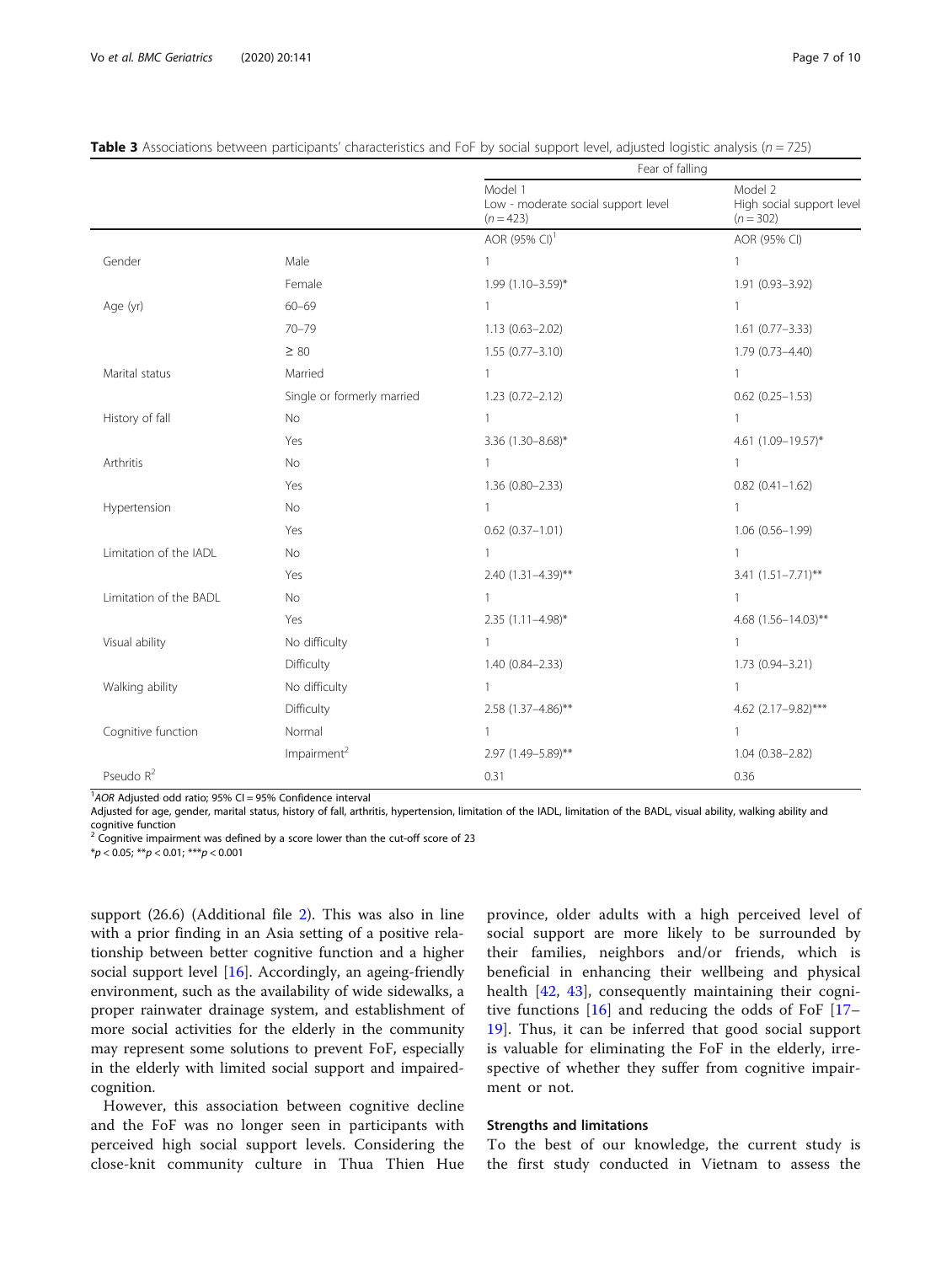<span id="page-7-0"></span>association between FoF and cognitive function in the elderly according to their social support status. The study was conducted on a large representative sample of Vietnamese elderly, with a high response rate and an appropriate sampling method. FoF, perceived social support and cognitive function were measured using standardized and validated scales. However, being a cross-sectional study, no causal inference could be drawn and the results should therefore be interpreted with caution. A further longitudinal study is needed to investigate the two-way associations between the FoF and other factors. In addition, it is possible that the number of previous falls was underreported, because there was no direct question addressing this, and a history of fall was explored based on the types of bodily injury experienced by the participants during the last 12 months. However, we still found a significant association between a history of fall and a high FoF.

Given the fact that the coefficient of determination Pseudo  $\mathbb{R}^2$  indicated that the independent variables explained 31 and 36% of variance of FoF in model 1 and model 2 respectively, results from this study should be interpreted with caution. However, the Goodness of Fit test suggested that these models were a good fit to the data as  $p = 0.6$  ( $> 0.05$ , model 1) and  $p = 0.7$  (> 0.05, model 2). Future studies are encouraged to consider other factors such as living conditions, psychology or physiological function in the research components.

#### Implications

Our results highlight the important implications of the FoF for the vulnerable elderly living in the community. Although cognitive or functional impairment in older adults is inevitable with advancing age, factors such as the social support status are modifiable. Despite the fact that from a cultural perspective, Vietnamese elderly are respected and well supported, more than a half of the elderly (423/725) in this study perceived low or moderate level of social support in this study. With the recognition of this emerging issue, identification of isolated elderly in the community might be one of effective approaches for addressing individuals with a high risk of FoF. This could be done in practice by keeping close communication with local organizations such as Associations of the Elderly at community level, community health centers or provincial People's Committees. Therefore, involvement of caregivers and stakeholders are important in improving the social support status of the elderly, by developing public programs focusing on social relationships and interactions, along with strengthening of the infrastructure in community to encourage more participation from the elderly.

#### **Conclusions**

In summary, our study confirmed a high prevalence of a high FoF in an aging Vietnamese, and a number of factors associated with a FoF were identified. Our findings also indicated that cognitive impairment exerted differential effects on the likelihood of a high FoF in the elderly depending on the perceived social support levels. These findings are expected to be useful not only to screen for people who may benefit from fall-related programs, but for health care providers to devise well-targeted strategies towards prevention of falls and provide satisfactory interventions for the elderly residing in the community.

#### Supplementary information

Supplementary information accompanies this paper at [https://doi.org/10.](https://doi.org/10.1186/s12877-020-01533-8) [1186/s12877-020-01533-8](https://doi.org/10.1186/s12877-020-01533-8).

Additional file 1. Fully adjusted model to determine the associations between the participants' characteristics and the fear of falling.

Additional file 2. Mean MMSE score of participants of low-moderate social support level and high social support level.

#### Abbreviations

CI: Confidence interval; OR: Odds ratio; AOR: Adjusted odd ratio; FoF: Fear of falling; FES-I: Fall Efficacy Scale-International; MMSE: Mini-Mental State Examination; IADL: Instrumental Activities of Daily Living Scale; BADL: Barthel Activities of Daily Living index; MSPSS: Multidimensional Scale of Perceived Social Support

#### Acknowledgments

We gratefully acknowledge College of Medicine and Pharmacy, Hue University (Hue CMP) and WHO Centre for Health Development for their support of this study. We deeply thank all local organizations, provincial Department of Health, participants in Thua Thien Hue province and especially Dr. Vo Nu Hong Duc and staffs from Institute for Community Health Research (ICHR) and Faculty of Public health of Hue CMP for data collection in fieldwork.

#### Authors' contributions

THMV and KN contributed to the design of the study, conceptualization, statistical analysis, interpretation data and drafted the manuscript. KN and TVV coordinated the study design and data collection. THMV, KN, KS, HTLN and TVV critically revised the draft manuscript. All authors have read and approved the final manuscript.

#### Funding

This study was supported by the grant of ICHR and the World Health Organization Centre for Health Development (WHO Kobe Centre – WKC: K18017).

#### Availability of data and materials

Datasets used for this study are not publicly shared due to participants' confidentiality, but are accessible from Institute for Community Health Research, College of Medicine and Pharmacy, Hue University on reasonable request for research.

#### Ethics approval and consent to participate

This study was conducted according to the approval of the Institutional Ethics Committee of Hue University of Medicine and Pharmacy (No. H2018/ 148 12 May 2018). Written informed consent was obtained from all participated subjects. When interviewers who received training on mental health evaluation observed a need of getting consent by the guardian of the subjects, the guardian provided consent on behalf of the subjects. The participants understood that the survey would be done anonymously and the data would be used for research purposes only.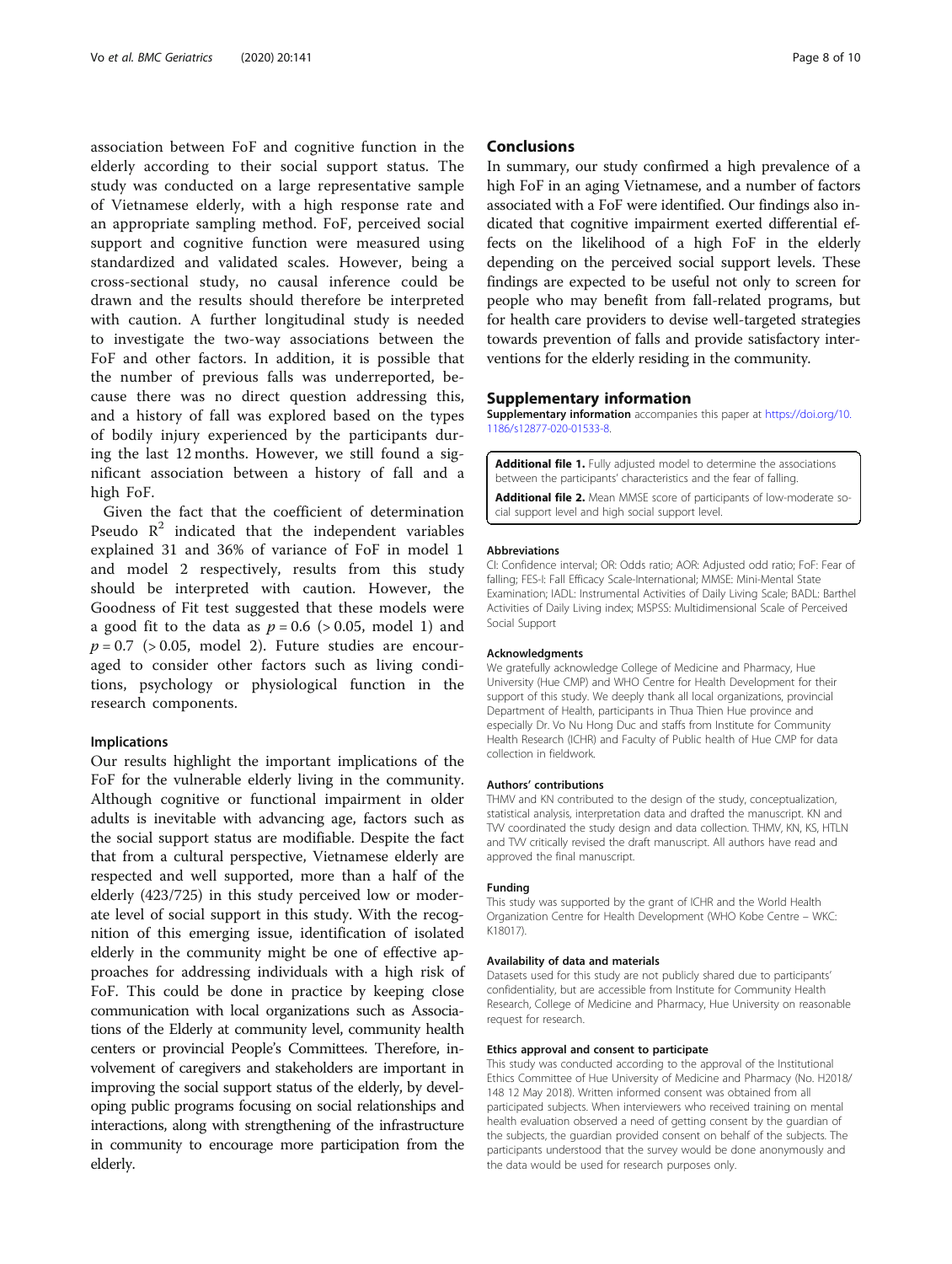#### <span id="page-8-0"></span>Consent for publication

Not applicable.

#### Competing interests

The authors declare that they have no competing interests.

#### Author details

<sup>1</sup>Department of Global Health Entrepreneurship, Division of Public Health, Graduate School of Medical and Dental Sciences, Tokyo Medical and Dental University, Yushima 1-5-45, Bunkyo-ku, Tokyo 113-8519, Japan. <sup>2</sup>Faculty of Public Health, College of Medicine and Pharmacy, Hue University, Hue, Vietnam. <sup>3</sup>The Institute for Community Health Research, College of Medicine and Pharmacy, Hue University, Hue, Vietnam.

#### Received: 23 July 2019 Accepted: 23 March 2020 Published online: 16 April 2020

#### References

- 1. World Health Organization. WHO Global Report on Falls Prevention in Older Age. Geneva: World Health Organization; 2007.
- Tinetti ME, Powell L. Fear of falling and low self-efficacy: a case of dependence in elderly persons. J Gerontol. 1993;48:35–8.
- 3. Scheffer AC, Schuurmans MJ, Van Dijk N, Van Der Hooft T, De Rooij SE. Fear of falling: measurement strategy, prevalence, risk factors and consequences among older persons. Age Ageing. 2008;37:19–24. [https://doi.org/10.1093/](https://doi.org/10.1093/ageing/afm169) [ageing/afm169.](https://doi.org/10.1093/ageing/afm169)
- 4. Austin N, Devine A, Dick I, Prince R, Bruce D. Fear of falling in older women: a longitudinal study of incidence, persistence, and predictors. J Am Geriatr Soc. 2007;55:1598-603. <https://doi.org/10.1111/j.1532-5415.2007.01317.x>.
- 5. Uemura K, Shimada H, Makizako H, Doi T, Tsutsumimoto K, Lee S, et al. Effects of mild cognitive impairment on the development of fear of falling in older adults: A prospective cohort study. J Am Med Dir Assoc. 2015;16: 1104.e9–1104.e13. doi:<https://doi.org/10.1016/j.jamda.2015.09.014>.
- 6. Hoang OTT, Jullamate P, Piphatvanitcha N, Rosenberg E. Factors related to fear of falling among community-dwelling older adults. J Clin Nurs. 2017;26: 68–76. [https://doi.org/10.1111/jocn.13337.](https://doi.org/10.1111/jocn.13337)
- 7. Van Der Meulen E, Zijlstra GAR, Ambergen T, Kempen GIJM. Effect of fallrelated concerns on physical, mental, and social function in communitydwelling older adults: a prospective cohort study. J Am Geriatr Soc. 2014;62: 2333–8. <https://doi.org/10.1111/jgs.13083>.
- 8. Park J-I, Yang J-C, Chung S. Risk factors associated with the fear of falling in community-living elderly people in Korea: role of psychological factors. Psychiatry Investig. 2017;14:894–9. <https://doi.org/10.4306/pi.2017.14.6.894>.
- 9. Hajek A, Bock J-O, König H-H. Psychological correlates of fear of falling: findings from the German aging survey. Geriatr Gerontol Int. 2018;18:396– 406. [https://doi.org/10.1111/ggi.13190.](https://doi.org/10.1111/ggi.13190)
- 10. Pinto JM, Neri AL. Factors related to low social participation in older adults: findings from the Fibra study, Brazil. Cad Saúde Coletiva. 2017;25:286–93.
- 11. Friedman SM, Munoz B, West SK, Rubin GS, Fried LP. Falls and fear of falling: which comes first? A longitudinal prediction model suggests strategies for primary and secondary prevention. J Am Geriatr Soc. 2002;50:1329–35. <https://doi.org/10.1046/j.1532-5415.2002.50352.x>.
- 12. Peeters G, Leahy S, Kennelly S, Kenny RA. Is fear of falling associated with decline in global cognitive functioning in older adults: Findings from the Irish longitudinal study on ageing. J Am Med Dir Assoc. 2018;19:248–254.e3. <https://doi.org/10.1016/j.jamda.2017.09.012>.
- 13. Shirooka H, Nishiguchi S, Fukutani N, Tashiro Y, Nozaki Y, Hirata H, et al. Cognitive impairment is associated with the absence of fear of falling in community-dwelling frail older adults. Geriatr Gerontol Int. 2017;17:232–8. <https://doi.org/10.1111/ggi.12702>.
- 14. Bich NN, Thi N, Dung T, Vu T, Quy LT, Tuan NA, et al. Dementia and associated factors among the elderly in Vietnam: a cross-sectional study. Int J Ment Heal Syst. 2019;13:57. [https://doi.org/10.1186/s13033-019-0314-7.](https://doi.org/10.1186/s13033-019-0314-7)
- 15. Dupertuis LL, Aldwin CM, BossÉ R. Does the source of support matter for different health outcomes? J Aging Health. 2001;13:494–510. [https://doi.org/](https://doi.org/10.1177/089826430101300403) [10.1177/089826430101300403](https://doi.org/10.1177/089826430101300403).
- 16. Yeh S-CJ, Liu Y-Y. Influence of social support on cognitive function in the elderly. BMC Health Serv Res. 2003;3:9. [https://doi.org/10.1186/1472-6963-3-9.](https://doi.org/10.1186/1472-6963-3-9)
- 17. Kumar A, Carpenter H, Morris R, Iliffe S, Kendrick D. Which factors are associated with fear of falling in community-dwelling older people? Age Ageing. 2014;43:76–84. [https://doi.org/10.1093/ageing/aft154.](https://doi.org/10.1093/ageing/aft154)
- 18. Lee S, Oh E, Hong GRS. Comparison of factors associated with fear of falling between older adults with and without a fall history. Int J Environ Res Public Health. 2018;15. <https://doi.org/10.3390/ijerph15050982>.
- 19. Dierking L, Markides K, Al Snih S, Kristen PM. Fear of falling in older Mexican Americans: a longitudinal study of incidence and predictive factors. J Am Geriatr Soc. 2016;64:2560–5. <https://doi.org/10.1111/jgs.14496>.
- 20. United Nations Population Fund: Ageing in the Twenty-First Century: A Celebration and A Challenge. (2012) [www.unfpa.org](http://www.unfpa.org) . Accessed 2 Jun 2019.
- 21. United Nations Population Fund Viet Nam: Factsheet Rapid population ageing in Viet Nam: Challenges and opportunities. (2016) [http://vietnam.](http://vietnam.unfpa.org) [unfpa.org](http://vietnam.unfpa.org) . Accessed 10 May 2019.
- 22. General Statistics Office Of Vietnam. [https://www.gso.gov.vn/default\\_en.](https://www.gso.gov.vn/default_en.aspx?tabid=774) [aspx?tabid=774](https://www.gso.gov.vn/default_en.aspx?tabid=774). Accessed 11 Jun 2019.
- 23. Official Gazette Ordinance on elderly people (No.23/2000/PL-UBTVQH10). [http://ilo.org/dyn/natlex/natlex4.detail?p\\_lang=en&p\\_isn=57288&p\\_](http://ilo.org/dyn/natlex/natlex4.detail?p_lang=en&p_isn=57288&p_country=VNM&p_count=532) [country=VNM&p\\_count=532](http://ilo.org/dyn/natlex/natlex4.detail?p_lang=en&p_isn=57288&p_country=VNM&p_count=532) Accessed 4 Dec 2019.
- 24. Vietnam Woman Union (2012). Viet nam Aging Survey (vnas), 2011: key findings. 2012.
- 25. Delbaere K, Close JCT, Mikolaizak AS, Sachdev PS, Brodaty H, Lord SR. The falls efficacy scale international (FES-I). A comprehensive longitudinal validation study. Age Ageing. 2010;39:210–6. [https://doi.org/10.1093/ageing/afp225.](https://doi.org/10.1093/ageing/afp225)
- 26. Zimet GD, Dahlem NW, Zimet SG, Farley GK. The multidimensional scale of perceived social support. J Pers Assess. 1988;52:30–41. [https://doi.org/10.](https://doi.org/10.1207/s15327752jpa5201_2) [1207/s15327752jpa5201\\_2.](https://doi.org/10.1207/s15327752jpa5201_2)
- 27. Mcdowell I. Measuring Health. A guide to rating scales and questionnaires. In: 8. Mental Status Testing. 3rd ed; 2006. p. 430.
- 28. Wade DT, Collin C. The Barthel ADL index: a standard measure of physical disability? Int Disabil Stud. 1988;10:64–7.
- 29. Lawton MP, Brody EM. Assessment of Older People: Self-Maintaining and Instrumental Activities of Daily Living. Gerontologist. 1969;9(3 Part 1):179–86. [https://doi.org/10.1093/geront/9.3\\_Part\\_1.179](https://doi.org/10.1093/geront/9.3_Part_1.179).
- 30. Boyd R, Stevens JA. Falls and fear of falling falls and fear of falling: burden, beliefs and behaviours; 2009. [https://doi.org/10.1093/ageing/afp053.](https://doi.org/10.1093/ageing/afp053)
- 31. Tomita Y, Arima K, Tsujimoto R, Kawashiri S-Y, Nishimura T, Mizukami S, et al. Prevalence of fear of falling and associated factors among Japanese community-dwelling older adults; 2018. [https://doi.org/10.1097/MD.](https://doi.org/10.1097/MD.0000000000009721) [0000000000009721](https://doi.org/10.1097/MD.0000000000009721).
- 32. Mortazavi H, Tabatabaeichehr M, Taherpour M, Masoumi M. Relationship between home safety andprevalence of falls and fear of falling among elderly people: a cross-sectional study. Mater Socio Medica. 2018;30:103. [https://doi.org/10.5455/msm.2018.30.103-107.](https://doi.org/10.5455/msm.2018.30.103-107)
- 33. Noi H. Institute of Meteorological, hydrological and environment Ministry of Foreign affairs of the Netherlands the Netherlands climate assistance program PROJECT climate change impacts in Huong River basin and adaptation in its Coastal District Phu Vang, Thua Thien hue province final report. 2008. Accessed 29 May 2019.
- Root-Bernstein R. Brain aging: models, methods, and mechanisms. Jama. 2007;298:2796.
- 35. Malini FM, Lourenço RA, Lopes CS. Prevalence of fear of falling in older adults, and its associations with clinical, functional and psychosocial factors: the frailty in Brazilian older people-Rio de Janeiro study. Geriatr Gerontol Int. 2016;16:336–44. <https://doi.org/10.1111/ggi.12477>.
- 36. Jane AP, Leslie A, Puneet D, Justin D, Kira C, Leonard GT. Fear of falling and its relationship with anxiety, depression, and activity engagement among community-dwelling older adults. Am J Occup Ther. 2012:169. [https://doi.](https://doi.org/10.5014/ajot.2012.002535) [org/10.5014/ajot.2012.002535](https://doi.org/10.5014/ajot.2012.002535).
- 37. Teramoto M, Chien ND, Iwai M, Cuong BT. The Vietnamese family during the period of promoting industrialization, modernization and international integration. Chiba: IDE-JETRO; 2017.
- 38. Ståhl T, Rütten A, Nutbeam D, Bauman A, Kannas L, Abel T, et al. The importance of the social environment for physically active lifestyle--results from an international study. Soc Sci Med. 2001;52:1–10. [https://doi.org/10.](https://doi.org/10.1016/s0277-9536(00)00116-7) [1016/s0277-9536\(00\)00116-7.](https://doi.org/10.1016/s0277-9536(00)00116-7)
- 39. Van Orden KA, Li Y, Podgorski CA, Conwell Y. The association between higher social support and lower depressive symptoms among aging services clients is attenuated at higher levels of functional impairment. Int J Geriatr Psychiatry. 2015;30:1085–92. [https://doi.org/10.1002/gps.4266.](https://doi.org/10.1002/gps.4266)
- 40. Kurlowicz LH. Social factors and depression in late life. Arch Psychiatr Nurs. 1993;7:30–6. [https://doi.org/10.1016/0883-9417\(93\)90020-w.](https://doi.org/10.1016/0883-9417(93)90020-w)
- 41. Mishra N, Kumar Mishra A, Bidija M. A study on correlation between depression, fear of fall and quality of life in elderly individuals. Int J Res Med